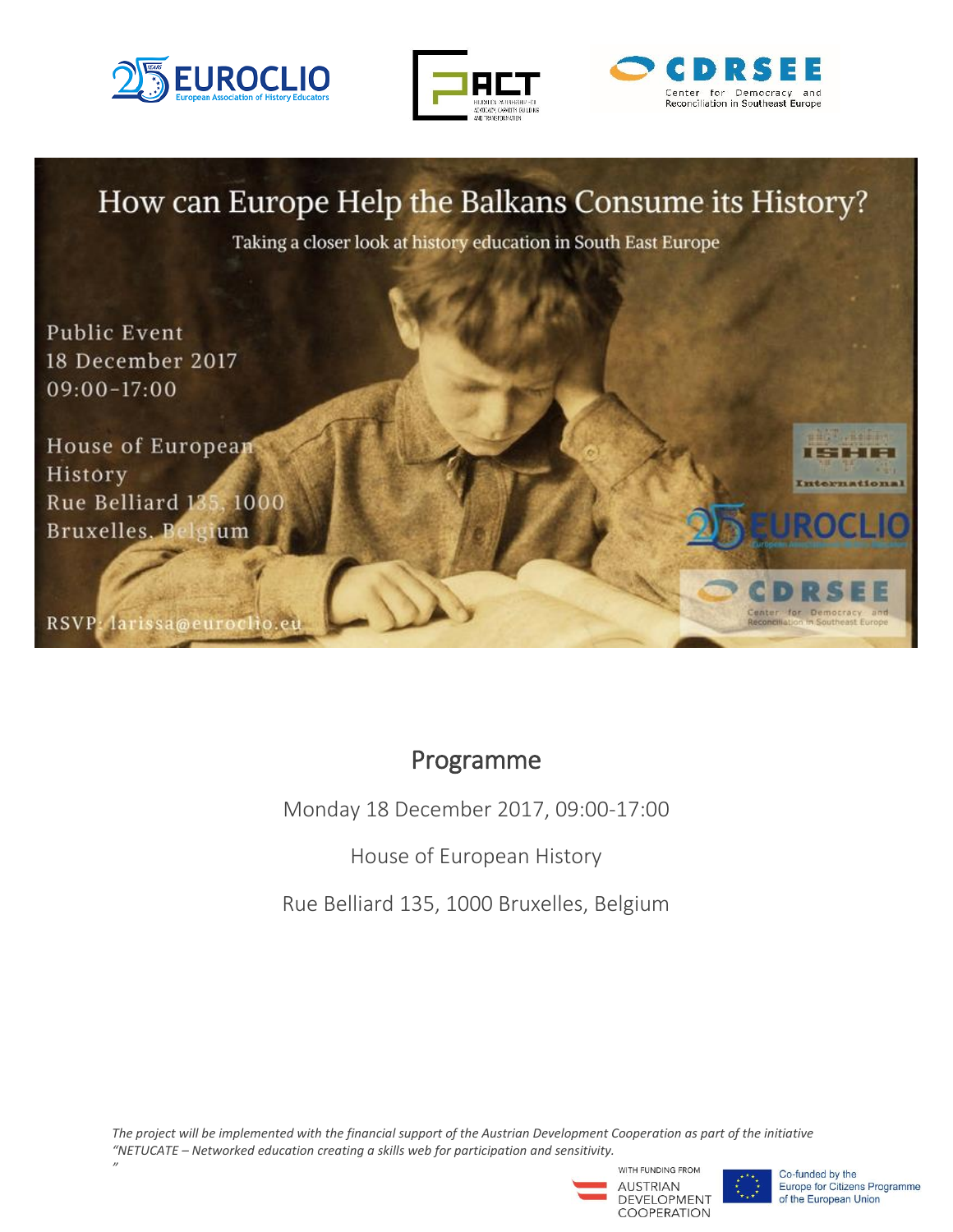# Introduction

It is often said that Winston Churchill believed that "the Balkans produces more history than it can consume." Besides the fact that this quote is incorrectly attributed to him, and that it was originally made in reference to Crete, it nevertheless resonates very well with all those involved in the promotion of responsible history education in this region. There is a visible difficulty for the established public and political cultures to refrain from using historical interpretations and concepts as divisive tools, or worse – using history as a weapon. But, what does it actually mean when a society 'consumes' history? And if we acknowledge that 'dealing with the past', 'facing history', 'overcoming' and so on entail the proper 'consumption' of the past, which history should be dealt with, by whom and how?

Yet, we too easily forget that the school history teacher has to somehow prepare young people for wrestling with the many political, cultural, ethnic and ideological interpretations, and (ab)uses of the past. Can this teacher do so while working for those same political rulers which (ab)use this subject? Does this teacher have the right tools and resources, and – perhaps the most important question – does society even desire that the teacher does so? As one of the most politicised school subjects, little to nothing is left to the professional community, and history curricula as well as textbook production cycles are eagerly controlled, or at least protected from a wider reflection, orientation and ownership by a broader professional community, which includes teacher trainers, historians, teachers, educators, assessment experts, and didactics.

Looking at history education, the way in which it is organised, prepared, and delivered from this angle may ultimately support the region to not only consume the history produced, but build a larger appetite amongst their students. Not however to simply 'get the narrative', but to be equipped with the complex understanding of the creation of multiple narratives.

### Aims:

#### To-

- Inform European policy makers in the field of Education and Training, Citizenship (Europe for Citizens) and Neighbourhood and Enlargement about the work of civil society and educators to promote responsible history education in the Western Balkans.
- Connect policy makers across European Institutes and other stakeholders working on history education as a tool for peace and reconciliation.
- Identify best practices of dealing with history education in the Western Balkans.
- Identify connections and opportunities for addressing the (European) history of the wars of the 1990s in Yugoslavias through collaborations.
- Propose ways forward for history educators and other stakeholders dealing with history and memory in the affected countries to deal with the history of the wars of the 1990s in Yugoslavia.

*The project will be implemented with the financial support of the Austrian Development Cooperation as part of the initiative "NETUCATE – Networked education creating a skills web for participation and sensitivity."*





 $2 | P \text{ age}$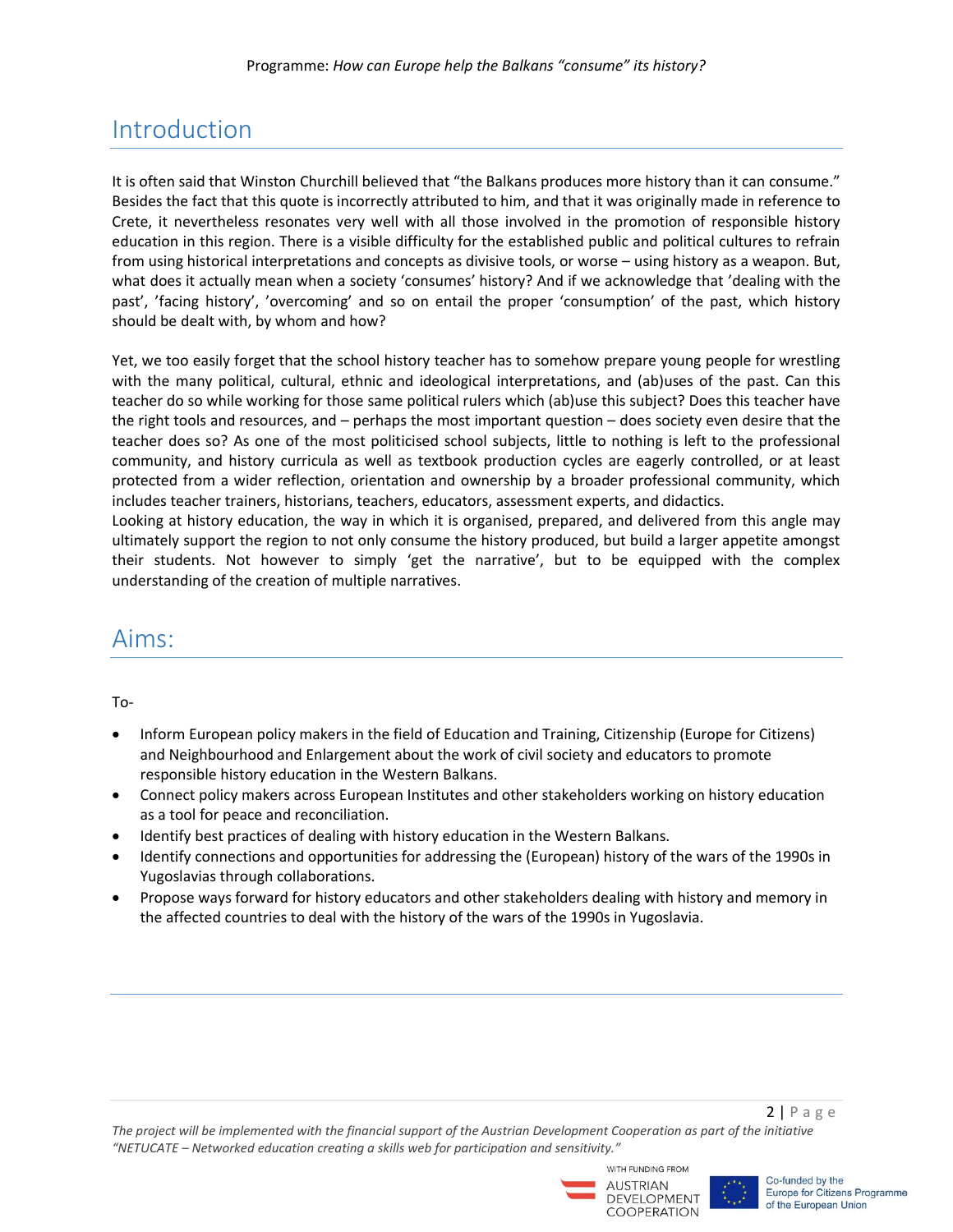### Programme

#### **09.00-09.30:** Registration and welcome with coffee/tea

**09.30-10.00:** Opening Words

- **Constanze Itzel**, House of European History manager
- **Jonathan Even-Zohar** Director of the European Association of History Educators
- **Zvezdana Kovac**  Executive Director of the Center for Democracy and Reconciliation in Southeast Europe

**10.00-11.00: How can Europe build on common cultural heritage and history in the Western Balkan?** *Panel Discussion with representative of the European Commission:*

- *1. Walter Zampieri, Head of Unit Culture, Directorate-General Education & Culture*
- *2. Pavel Tychtl, Europe for Citizens, Remembrance, Directorate-General Home Affairs*
- *3. Diego Marani, Policy coordinator for cultural diplomacy at the European External Action Service*

Discussion objectives:

- To identify the role of history and cultural heritage in European policy making
- To touch on the role these policies have for the strengthening of the enlargement process. In which way?
- To consider how the European Year of Cultural Heritage can act as a bridge between EU MS and non-MS (in particular Western Balkan)
- To reflect on the work of the WB Platform for Education and Training
- To reflect on the accomplishments and perspectives of the House of European History

**11.00-11.30**: Coffee Break

### **11.30-12.30: State of Play and Ways Forward on Reform of History Education and Reconciliation**

- *1.* 'What happens in the Classroom? Teachers, teaching practice and controversy across Western Balkans' *presented by Rodoljub Jovanović and Dea Marić*
- *2.* 'Process of Reconciliation in the Western Balkans and Turkey: A Qualitative Study' *presented by Anja Gvozdanović and Vanja Kukrika*

#### **12:30-14:30:** Lunch, followed by a custom **guided tour of the House of European History**

#### **14.30-15.30:** Best Practice of **regional cooperation for dealing with sensitive and controversial history**. Two parallel sessions:

*The project will be implemented with the financial support of the Austrian Development Cooperation as part of the initiative "NETUCATE – Networked education creating a skills web for participation and sensitivity."*





 $3 | P \text{ age}$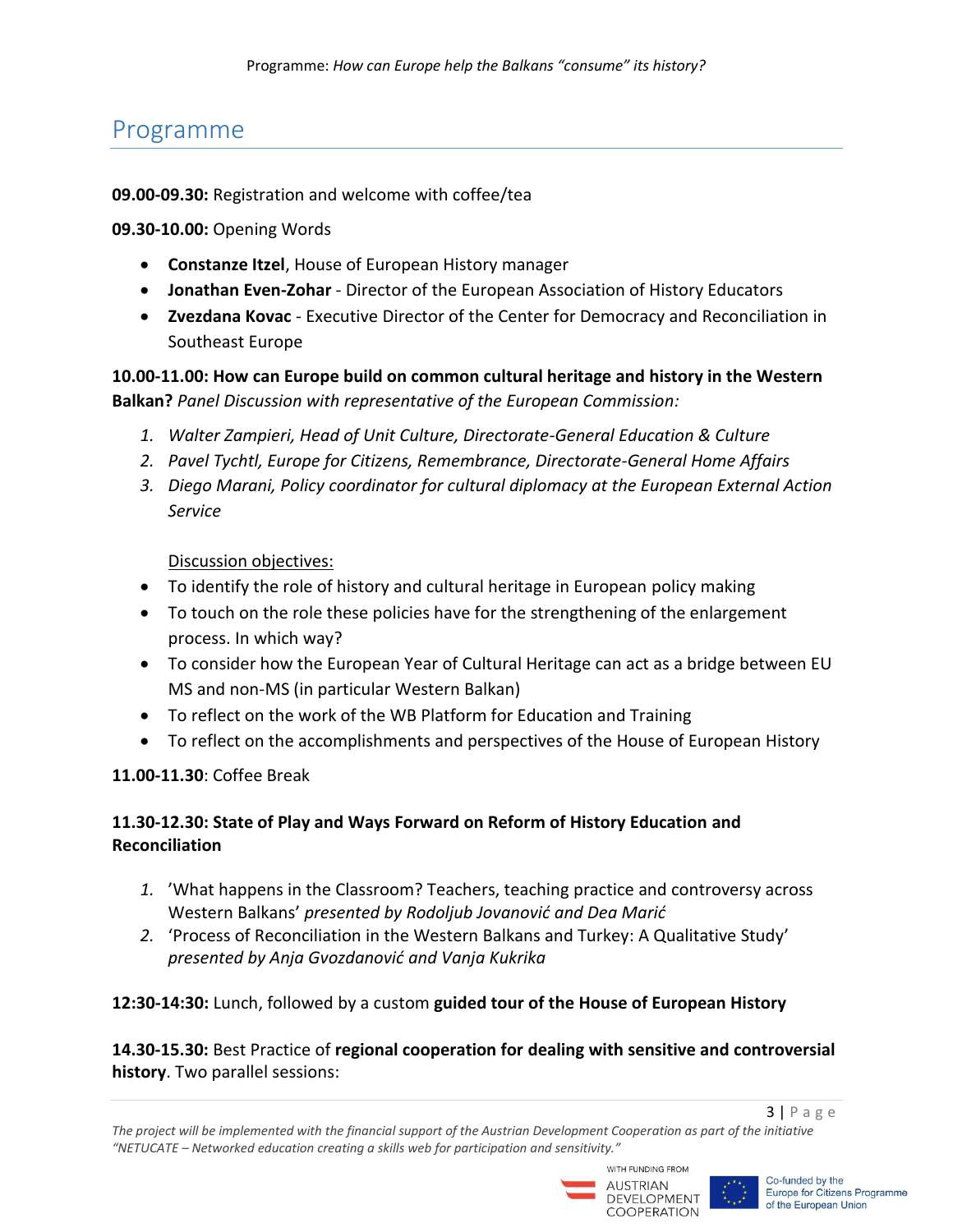- 1. 'Yugoslav Wars as viewed across Europe' *presented by Lucija Balikić &* 'Learning History which is not yet History – EUROCLIO results to date and ways forward by and for history teachers in countries affected by war' *presented by Judith Geerling*
- 2. 'Joint History Project'*, presented by Mr Costa Carras and Professor Dubravka Stojanović*

#### **[15.30.16.00:](http://15.30.16.0/)** Coffee break

**16.00-17.00:** Concluding panel: "*How could Europe help the Balkans "consume" its history?"*

- *Markus J. Prutsch – Senior Researcher at the European Parliament*
- *Constanze Itzel, House of European History manager*
- *Costa Carras, Center for Democracy and Reconciliation in Southeast Europe*
- *Jonathan Even-Zohar - EUROCLIO*

*Moderated by Pavel Tychtl – European Commission, DG Migration and Home Affairs, Europe for Citizens Programme*

**17.00-18.00:** Drinks reception

## Contributors:

- **Lucija Balikić** *President of the International Students of History Association*
- **Costa Carras** *Deputy Secretary and JHP Rapporteur to the Board of Director at the Center for Democracy and Reconciliation in Southeast Europe*
- **Jonathan Even-Zohar** *Director of the European Association of History Educators*
- **Judith Geerling** *Senior Project Manager at the European Association of History Educators*
- **Constanze Itzel**, *House of European History manager*
- **Rodoljub Jovanović** *Researcher at the University of Deusto, Spain*
- **Zvezdana Kovac** *Executive Director of the Center for Democracy and Reconciliation in Southeast Europe*
- **Dea Marić** *Researcher at the University of Zagreb, Croatia*
- **Dubravka Stojanović***- Professor of Contemporary General History, Faculty of Philosophy, University of Belgrade*
- **Pavel Tychtl** *Policy Officer at the DG Migration and Home Affairs of the European Commission, where he is responsible for the Remembrance Strand of the 'Europe for Citizens' programme*
- **Markus J. Prutsch** *– Senior Researcher at the European Parliament*
- **Walter Zampieri** *– Head of Unit Culture, Directorte-General Education & Culture*
- **Anja Gvozdanović** *– Research associate of the Institute for Social Research in Zagreb*
- **Vanja Kukrika** *- Project coordinator at Omladinski komunikativni centar in Banja Luka*

*The project will be implemented with the financial support of the Austrian Development Cooperation as part of the initiative "NETUCATE – Networked education creating a skills web for participation and sensitivity."*





 $4 | P \text{ age}$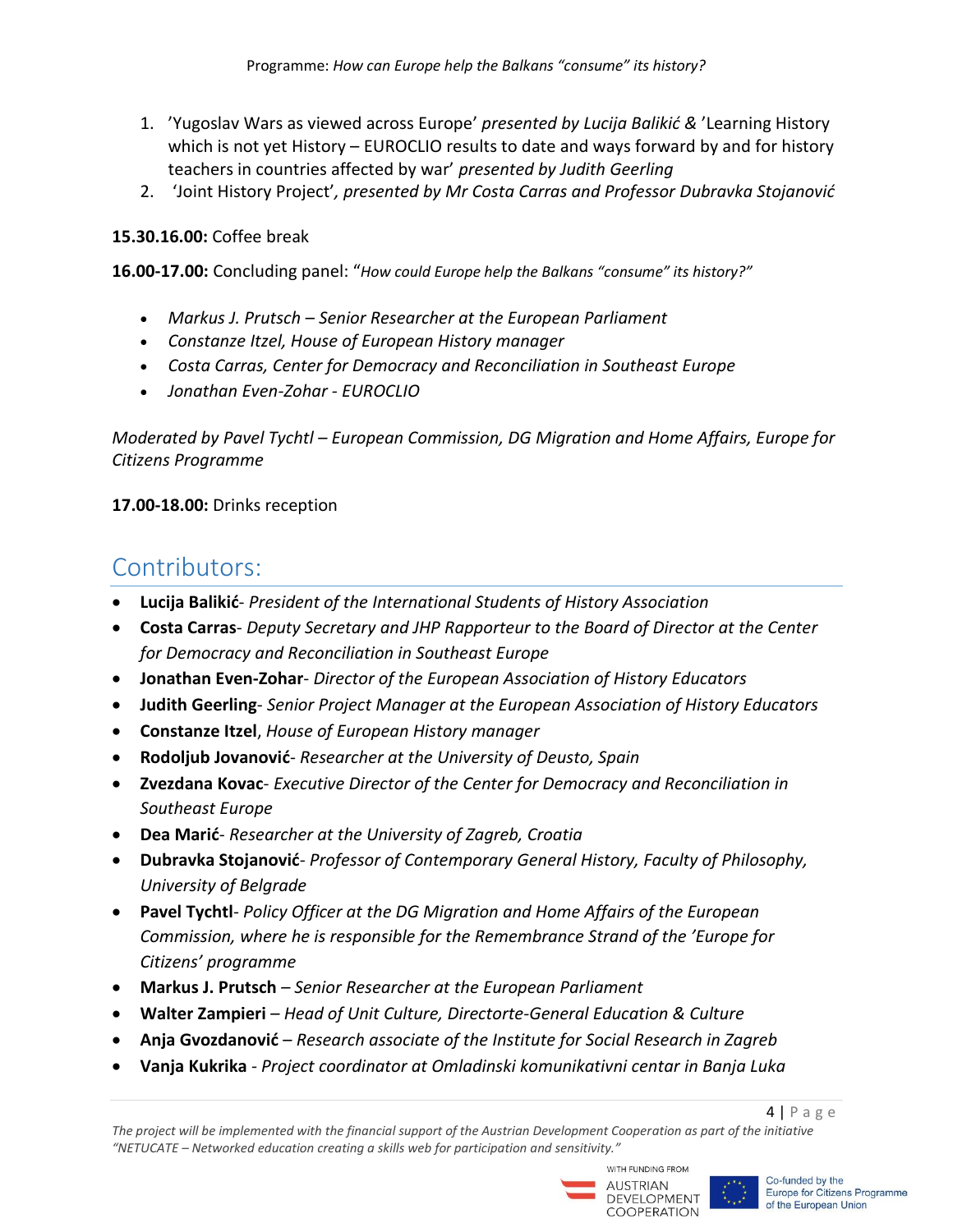**Diego Marani** *– Policy coordinator for cultural diplomacy at the European External Action Service*

5 | P a g e *The project will be implemented with the financial support of the Austrian Development Cooperation as part of the initiative "NETUCATE – Networked education creating a skills web for participation and sensitivity."*





Co-funded by the Europe for Citizens Programme of the European Union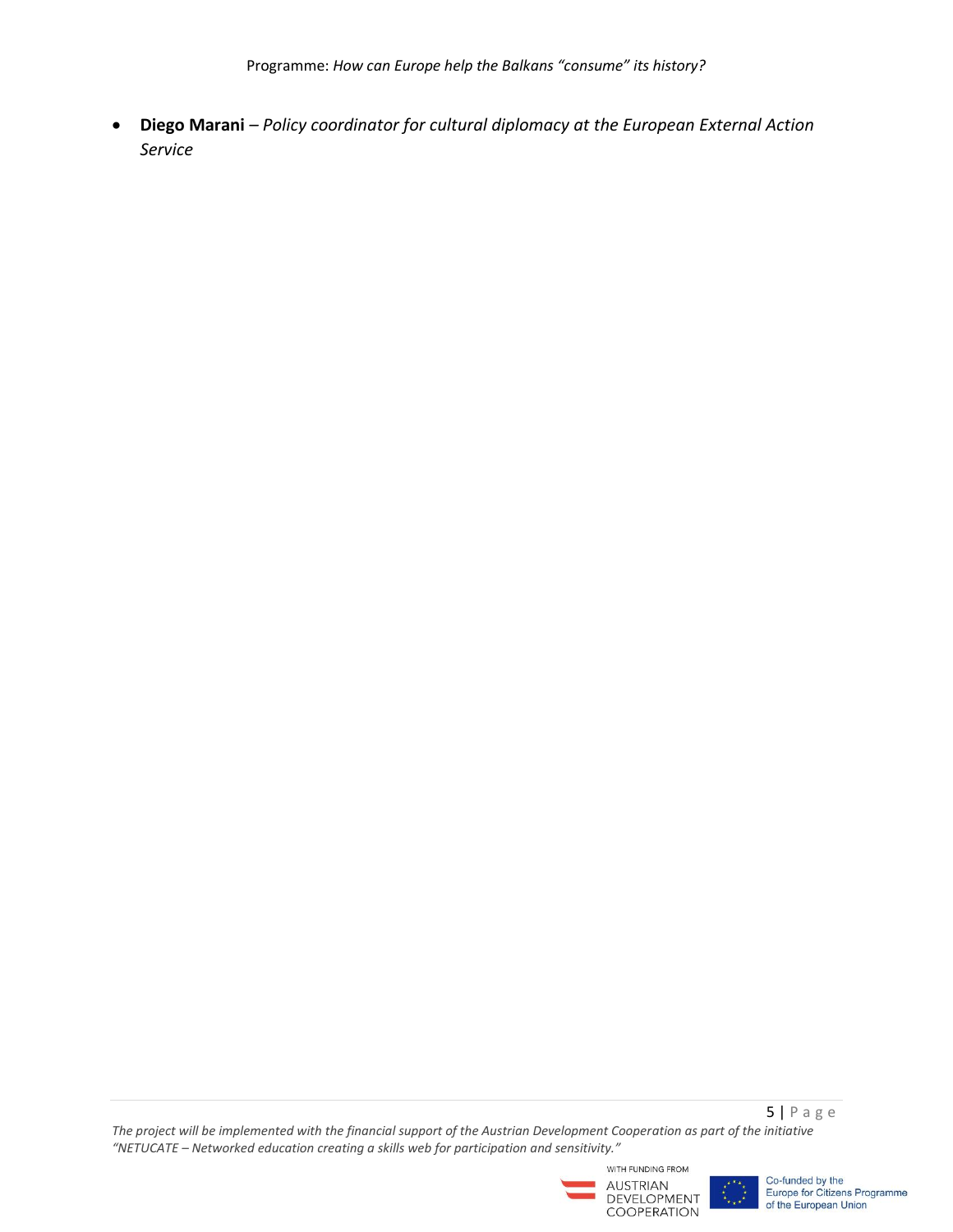## Partners:

The European Association of History Educators is a non-profit organisation based in Den Haag, The Netherlands. Established on the request of the Council of Europe, EUROCLIO is an umbrella association of more than seventy organisations and associations in the field. EUROCLIO's mission to support the development of innovative and responsible history education through multiperspectivity.





The Center for Democracy and Reconciliation in Southeast Europe is a non-governmental and non-profit organisation based in Thessaloniki, Greece. They advocate principles of social responsibility, sustainable development, and reconciliation among the peoples in the region

The International Students of History Association is a nongovernmental organisation. Founded in Budapest in 1990, ISHA aims to further improve communication and provide international exchange opportunities for students of history and similar sciences.





Hosted by the House of European History

*The project will be implemented with the financial support of the Austrian Development Cooperation as part of the initiative "NETUCATE – Networked education creating a skills web for participation and sensitivity."*







6 | P a g e